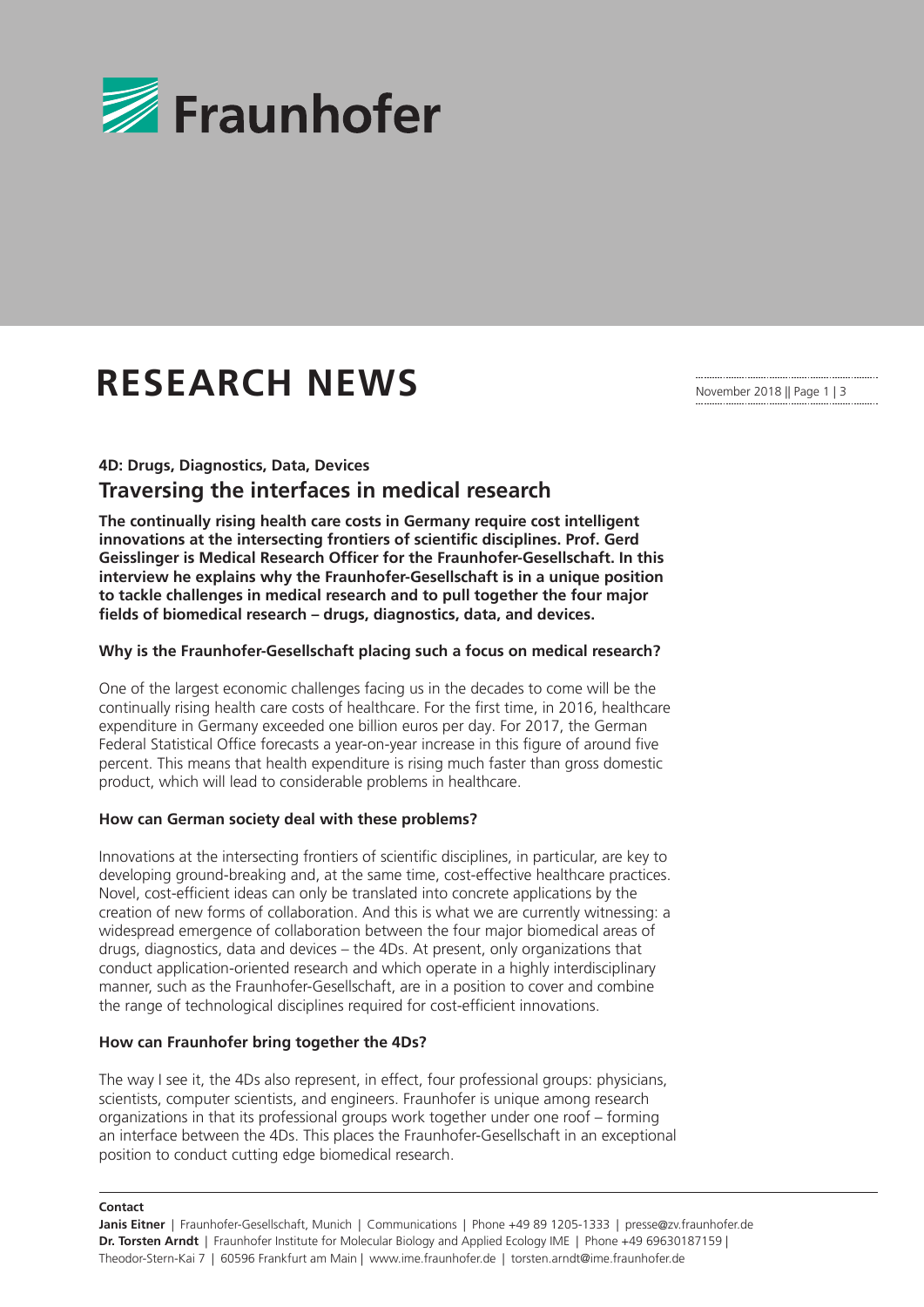

#### **To what extent is the Fraunhofer-Gesellschaft already involved in medical research?**

Despite Fraunhofer's success in developing innovative solutions, our profile as a major player in medical research has not gained the visibility it deserves, although we can be proud of the advances we have made in translational medical research. After all, 45 of the 72 Fraunhofer Institutes are involved in research in this field. Around 15 percent of Fraunhofer's research and development budget is dedicated to medical research programs. These cover a wide range of topics – from prevention, diagnostics and therapy to care.

#### **How do you plan to pool the available expertise?**

The President of the Fraunhofer-Gesellschaft, Prof. Reimund Neugebauer, is keen to enhance our involvement in medical research. We intend to introduce a new spirit of collaboration at multiple levels along the 4D interfaces, as in projects with Fraunhofer Foundations and in high-performance centers where we work closely with university medical faculties. One example is the High-Performance Center Translational Biomedical Engineering in Hannover.

In January, Fraunhofer founded a cluster of excellence dedicated to immune-mediated diseases – a virtual institute that encompasses all the 4Ds. In addition, a call for tenders is currently underway for a lead project on cost-effective solutions in medicine. By systematically connecting the 4Ds, our application-oriented research can yield a high level of added value.

The interview was conducted by Christine Broll.

**RESEARCH NEWS**  November 2018 || Page 2 | 3